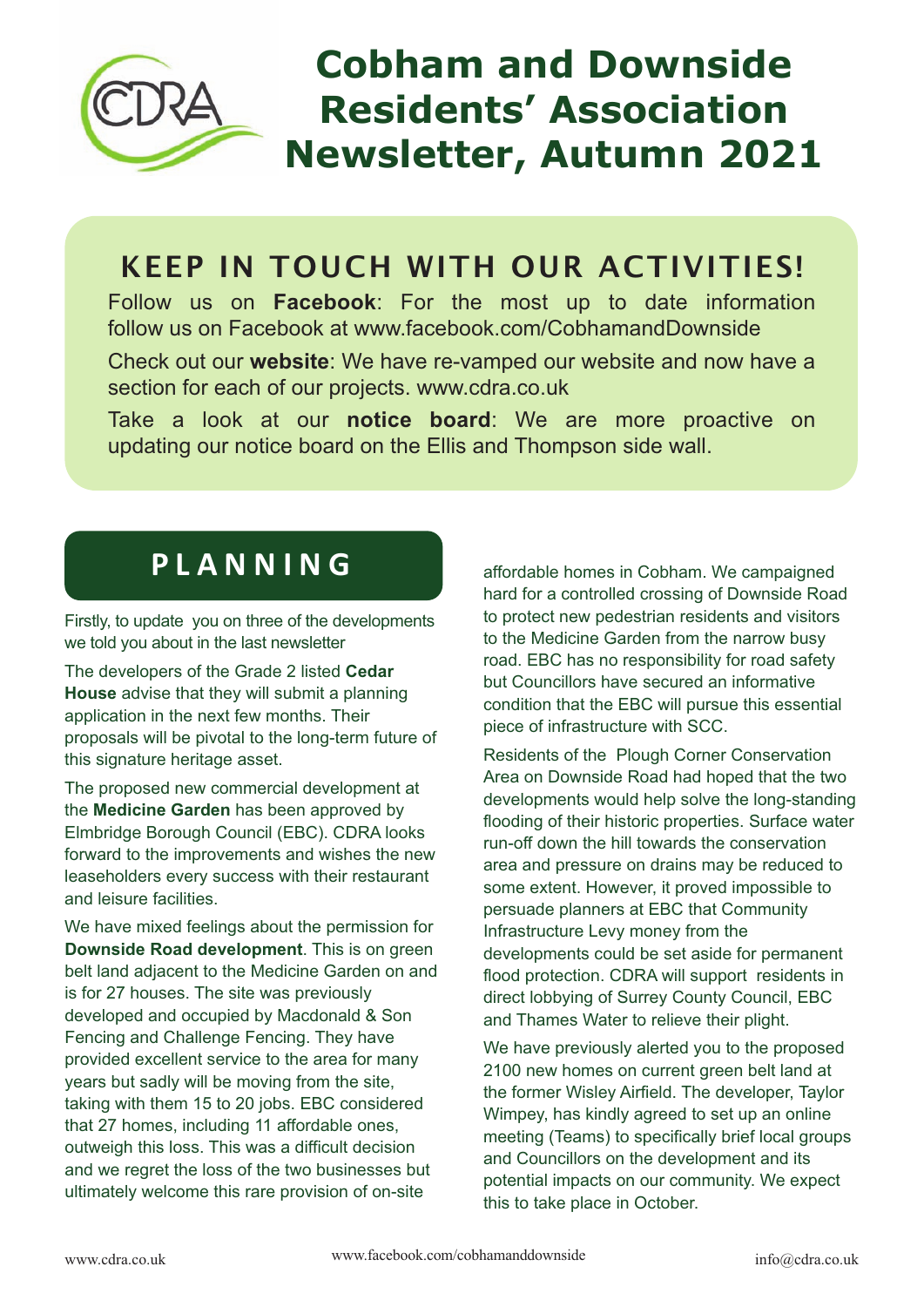The Elmbridge Local Plan remains shrouded in mystery. For many years CDRA has lobbied Councillors to reject Government's housing target. Minutes of the EBC's Local Plan Working Group from July show that officers were asked to prepare a new draft Plan using 76% of the Government's housing

number. No logic has been given for this revised number, but a draft Plan is expected emerge in December 2021/January 2022. It will show the impact on the character and substantiability of our community, but sadly opportunities for residents' input will be very limited.

**From the Chairman...** When I took over the Chair back in April I outlined CDRA's priorities for the next few years. I am pleased to say that our aspiration to add projects and partnerships to our planning, transport and policing work has already begun. We want our projects to improve the local environment and will set up partnerships to help deliver them and amplify their impact. We have made a modest but effective start with our tree and hedge planting on the Leg of Mutton supported by the Woodland Trust and Elmbridge Council Open Spaces Team. We plan to expand on this theme when the planting season begins again.

We are working with FEDORA to help bring about much needed improvements to the safety and condition of **Sandy Lane** which residents have identified.

We have also set up a Community Investment Company (CIC) in partnership with Cobham Football Club to bid for money from Surrey County Council's £100 million '**Your Fund'**, which we report on below. We hope that other local groups will join the CIC in due course with additional ideas for projects that meet the Your Fund criteria.

In the late summer, when we were in a position to have to confirm a booking for the village hall for our half yearly Open Meeting in October, we decided that due to the uncertainty over the Covid situation we would cancel it. However, we will be holding an online Extraordinary Meeting on on 4th November at 7.30pm. The increase in number and type of projects means we are having to change parts of our constitution, for which we seek approval, along with an increase in annual membership fee from £5 to £7.50. Membership has been £5 for at least 10 years and at £7.50 is still cheaper than many similar local organisations and will enable us to continue with our increasing number of projects. Details of this meeting will be sent out by email and put on our notice board. If you do not receive emails from us and you would like details, please call our secretary, details below.

As our activities expand it has created opportunities for up to three new committee members of all ages to help with our communications and project work. If you are interested in making a positive contribution to our area then please contact our secretary, Rosemary Bailey on 01932 863461, info@cdra.co.uk **Steve Wood, Chairman**

#### **ON THE BUSES & TRAINS**

Quite a lot has been going on recently on the buses and trains…

South Western Railway has been consulting organisations on its "post-Covid" timetables (from December 2022). SWR proposes a small reduction in services overall, compared with 2019, because it believes that business and

commuter travel in particular will not have returned to its previous levels. For Cobham, however, the plan is to keep to the current two services per hour on Mondays – Saturdays, with one extra service in the peak hours Monday – Friday (as in 2019). CDRA has responded, supporting the plan for the Cobham service, but stressing the need to avoid overcrowding in the peak, to improve punctuality and not to put up fares if passenger demand reduces.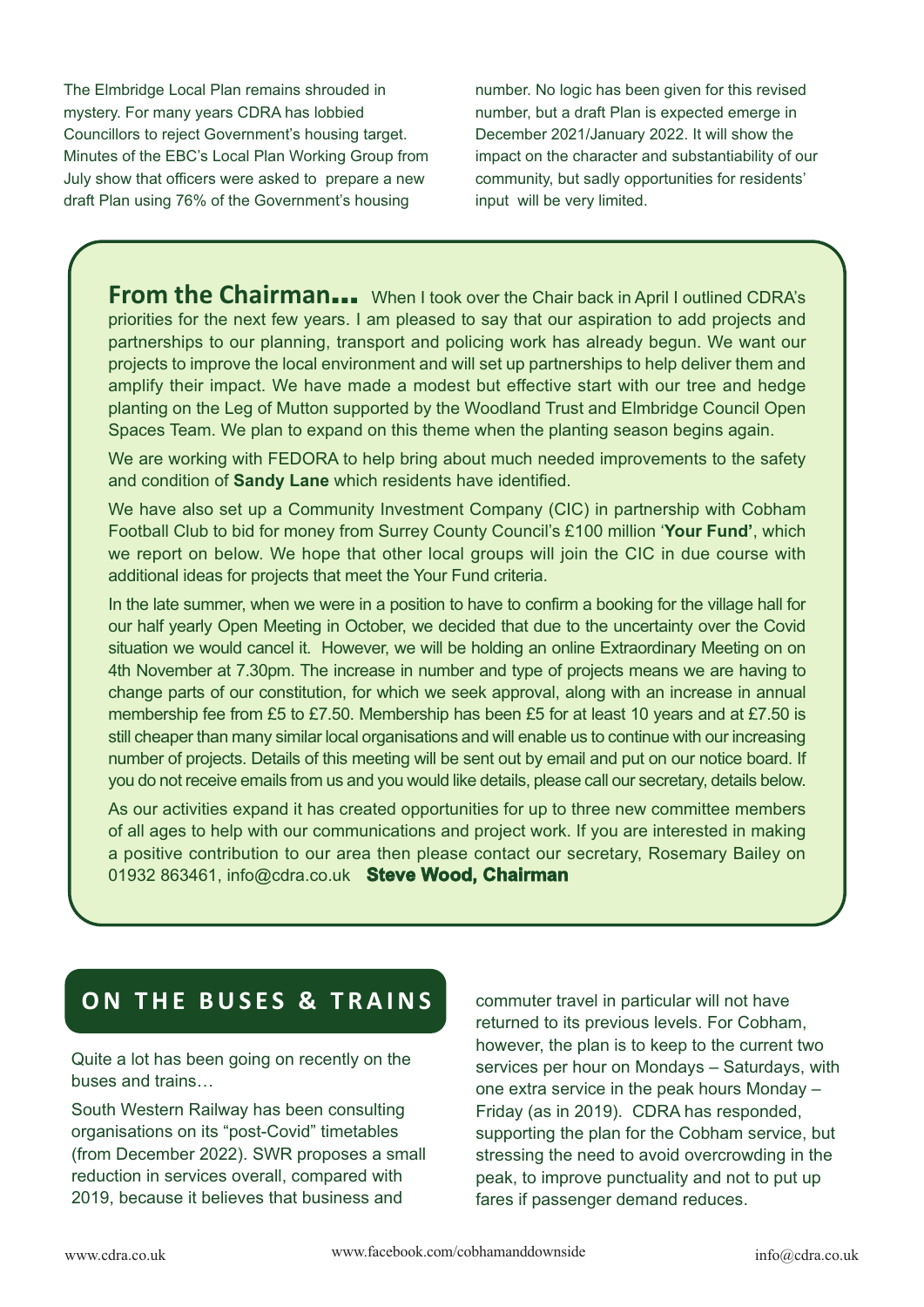Surrey County Council has been consulting residents on local bus services, as part of its work on a Bus Service Improvement Plan, required by the government's National Bus Strategy ("Bus Back Better"). The plan will be published by the end of October. Let's hope for some positive outcomes!

Lastly, we're pleased to see that Cobham's main bus service – the 715 – now has extra evening services on Mondays to Saturdays: the last bus now leaves Kingston for Guildford at 9.30 p.m. If you are able, please use them – or they may disappear!

# **E N V I R O N M E N T**

As part of our efforts to improve our local environment the CDRA has continued to work on reducing the number of trees being removed in Cobham and its residential areas by commenting on planning applications for work to trees with Tree Protection Orders (TPOs), and those in Conservation areas and on development sites.

We have been liaising with Elmbridge Tree Officers to raise issues of concern and finding



*One of the saplings we planted on the Leg O'Mutton Field, you can see the news buds for next year*

ways to work together to retain and enhance the green character of Cobham and Downside. There is now an updated page on the Elmbridge council site regarding trees.

We also continue to raise awareness of the importance of retaining trees for our neighbourhoods with local councillors at our regular committee meetings.

As well as trees, hedges are also an important but often neglected environmental element and so we have embarked on a hedging programme following liaison with Elmbridge Borough Council's Green Spaces Team. In April we planted 120 native saplings provided free of charge by The Woodland Trust on the Leg O'Mutton Field. The saplings have been regularly cared for during the summer with watering, grass reduction around bases of plants and mulching with the grass cuttings. This, along with the purchase of larger guards and supports, has enabled good growth of the hedge saplings. We also have been giving them an 'airing', removing loose dead leaves now that the plants are preparing for autumn and young buds are already showing ready for next year's growth. We have another delivery of 120 saplings expected in November to continue the project and will be looking for volunteers to help with the planting and will advise you of the date. A big thank you to our members who donated towards the cost of the new stakes and guards.

### **Y O U R F U N D**

In our last Newsletter we told you about our exciting bid for funds from the £100M Surrey County Council *Your Fund* initiative in partnership with the Cobham Conservation and Heritage Group (CCHT), Chamber of Commerce (CoC) and Cobham Football Club (CFC). *Your Fund* will support projects which would deliver significant benefit to local communities. Unfortunately, changes to the criteria for Y*our Fund* mean that the CoC and CCHT parts of the project are no longer eligible as they require SCC Highways involvement. As a result, it was agreed that the CDRA and the football club should continue together to pursue our Leg O'Mutton Field focused projects. These in outline